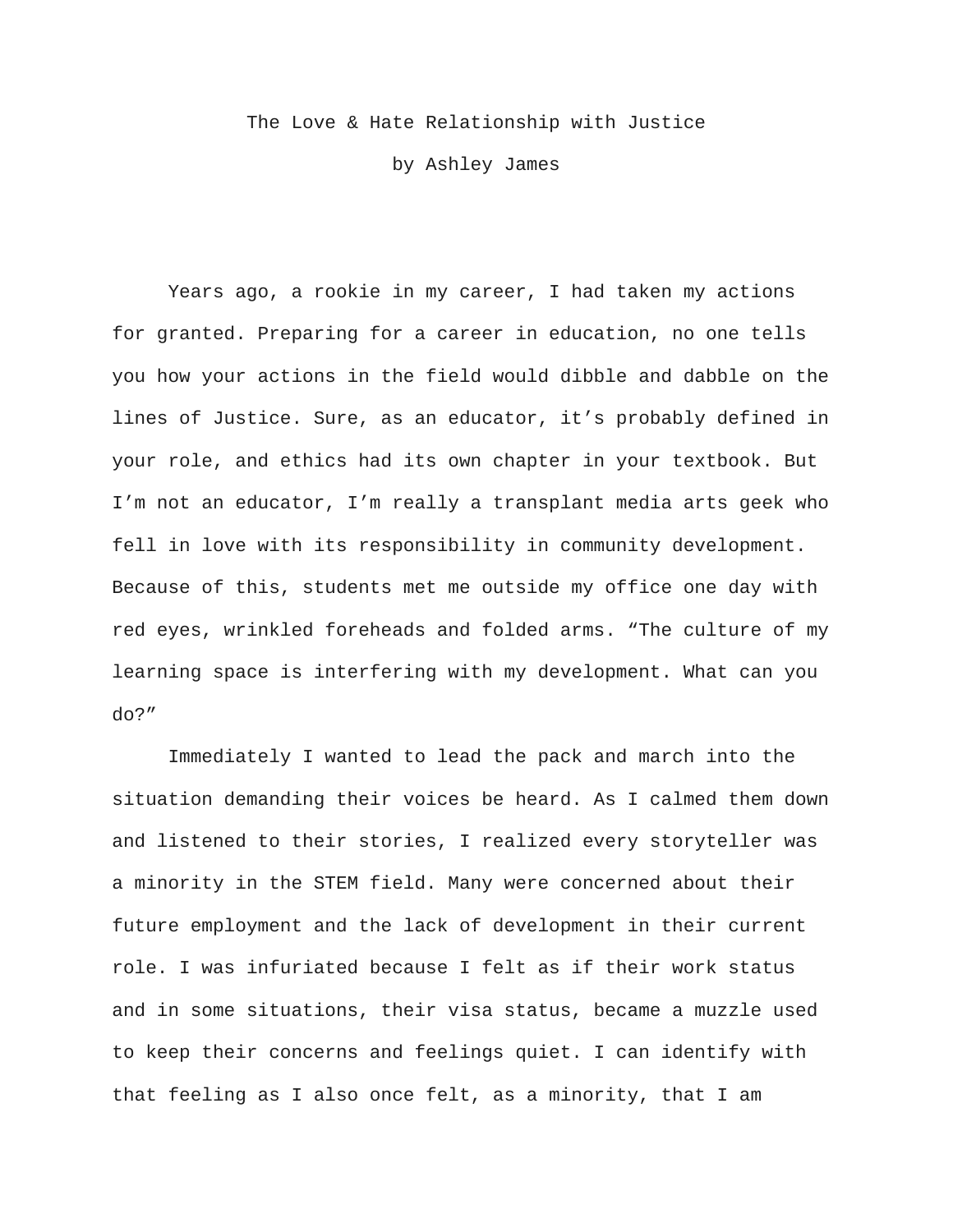"lucky" to be here and I should not go against the grain or challenge the status quo in my workplace. Because of this, I wanted to take lead and let all of the students know that what was felt was justified and I would try to handle it the best way I knew how.

Fast forward, the students were given a chance to express their disappointment to what was supposed to be an equal party in leadership. Many of the leaders in the room were minorities as well but spent a lot of time silencing the concerns in the room. Immediately it clicked that justice wasn't the end goal but instead the line that we shouldn't dance on. I felt many eyes piercing me as they thought this would be a safe space to be transparent and I felt myself digging further into my seat. I wanted to disappear. I felt powerless as politics, power and business confidently took seat next to me. These were people I wanted to play with, these were people who determined my future and often mentors who would often but things into a business perspective for me. I began to think, am I willing to jeopardize my reputation to have a relationship with justice? Is this relationship something I would have to divorce? Or is this relationship what fuels my passion to help others?

As we exited the room, the students kept their heads downs and shoulders low, more scared than they came in. Some navigated their way through their now spoiled environment and found